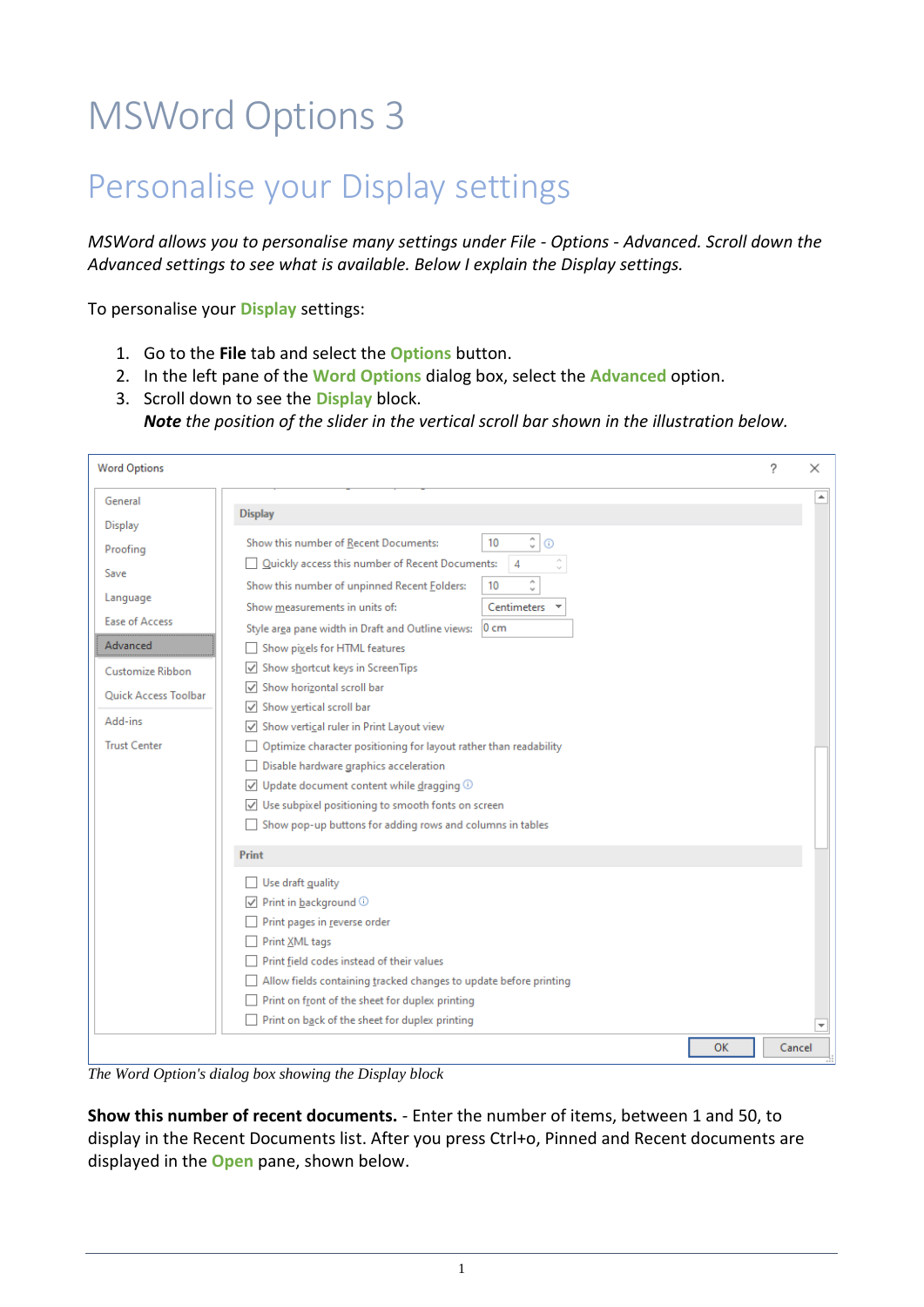

*Recent and Pinned documents are displayed in the Open pane*

- *To remove a file from the Recent Documents list*, right-click on the filename and select *Remove from list* from the drop-down menu.
- *To clear all the entries from the Recent Documents list*, right-click on the last filename in the list and select *Clear unpinned items* from the drop-down menu.
- *To pin a document to the top of the list*, select the filename and click on the 'pin' in the centre of the highlighted area, as shown below.

**Quickly access this number of Recent Documents** – Enable the Quick Access Recent documents list

**Show this number of unpinned Recent Folders** - (Added in 2013)

**Show measurements in units of** Select the measurement unit that you want to use for the horizontal ruler and for measurements that you type in dialog boxes. As you can see in the illustration, I use "Centimeters".

**Style area pane width in Draft and Outline views** Type a positive decimal, such as 0.5, in the box to open the style area, which displays the names of the styles applied to text. To close the style area, enter 0. I use "3 cm".

**Show pixels for HTML features** Select this option to use pixels as the default unit of measurement in dialog boxes that are related to HTML features.

**Show shortcut keys in Screen Tips** Select this option to display keyboard shortcuts in the Screen Tips that appear when you hover your cursor over an item in a toolbar.

**Show horizontal scroll bar** - Select this option to display the horizontal scrollbar at the bottom of the document window.

**Show vertical scroll bar** - Select this option to display the vertical scroll bar on the right of the document window.

**Show vertical ruler in Print Layout view** - Select this option to display the vertical ruler at the left of the screen. Select the *Ruler* check box in the *Show/Hide* group on the *View* tab of the Ribbon to display the horizontal ruler at the top of the screen.

**Optimize character positioning for layout rather than readability** - Select this option to display character positioning accurately as it will appear in the printed document with respect to blocks of